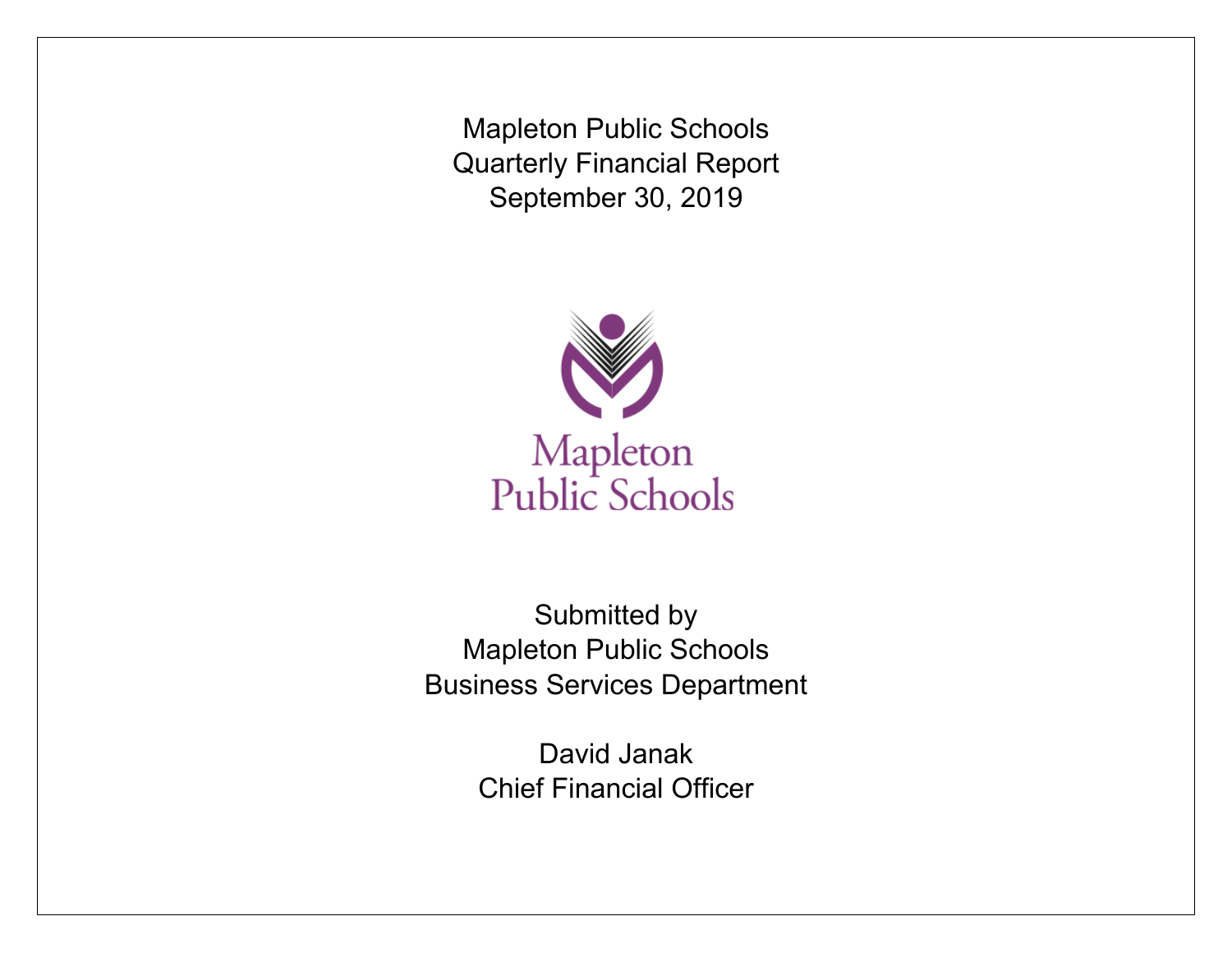#### **General Fund 2019-20 1st Quarter Mapleton Public Schools**

|                                         | <b>Quarter 1</b><br>2018-19 | <b>Budget</b><br><b>Percent</b> | <b>Quarter 1</b><br>2019-20 | <b>Budget</b><br><b>Percent</b> | <b>Adopted Budget</b><br>2019-20 |
|-----------------------------------------|-----------------------------|---------------------------------|-----------------------------|---------------------------------|----------------------------------|
| <b>Revenues</b>                         |                             |                                 |                             |                                 |                                  |
| <b>Local Revenue</b>                    | 1,189,083                   | 3.49%                           | 979,455                     | 2.87%                           | 34,081,309                       |
| Intermediate Revenue                    | 5,341                       | 100.00%                         | 4,578                       | 85.71%                          | 5,341                            |
| <b>County Revenue</b>                   |                             |                                 |                             |                                 |                                  |
| <b>State Revenue</b>                    | 13,695,652                  | 25.22%                          | 14,558,092                  | 26.81%                          | 54,305,321                       |
| <b>Federal Revenue</b>                  |                             |                                 |                             |                                 |                                  |
| Transfers                               | (1, 261, 416)               | 34.69%                          | (1,544,469)                 | 42.48%                          | (3,636,182)                      |
| Loan                                    |                             |                                 |                             |                                 |                                  |
| <b>Total General Fund Revenues</b>      | 13,628,660                  | 16.08%                          | 13,997,656                  | 16.52%                          | 84,755,789                       |
| <b>Expenditures</b>                     |                             |                                 |                             |                                 |                                  |
| Salaries                                | 5,455,824                   | 12.58%                          | 7,027,250                   | 16.20%                          | 43,375,548                       |
| <b>Benefits</b>                         | 1,589,883                   | 12.55%                          | 2,064,559                   | 16.30%                          | 12,666,366                       |
| <b>Purchased Professional Services</b>  | 434,182                     | 22.69%                          | 400,511                     | 20.93%                          | 1,913,648                        |
| <b>Purchased Property Services</b>      | 587,892                     | 34.21%                          | 609,536                     | 35.46%                          | 1,718,711                        |
| <b>Other Purchased Services</b>         | 229,114                     | 15.43%                          | 212,250                     | 14.30%                          | 1,484,466                        |
| Supplies & Materials                    | 840,505                     | 10.57%                          | 656,702                     | 8.26%                           | 7,948,744                        |
| Property                                | 319,286                     | 56.01%                          | 158,828                     | 27.86%                          | 570,082                          |
| <b>Other Objects</b>                    | 20,687                      | $-3.87%$                        | 19,193                      | $-3.59%$                        | (534, 112)                       |
| <b>Other Uses of Funds</b>              |                             |                                 |                             |                                 |                                  |
| <b>Connections Academy Expenditures</b> | 4,411,130                   | 24.64%                          | 4,253,207                   | 23.76%                          | 17,898,731                       |
| <b>Total General Fund Expenditures</b>  | 13,888,502                  | 15.96%                          | 15,402,035                  | 17.69%                          | 87,042,185                       |
| <b>Beginning Fund Balance</b>           | 9,544,052                   |                                 | 7,895,789                   |                                 | 7,678,059                        |
| Net Change in Fund Balance              | (259, 842)                  |                                 | (1,404,379)                 |                                 | (2, 286, 396)                    |
| Fund Balance Year to Date               | 9,284,210                   | 172.20%                         | 6,491,410                   | 120.40%                         | 5,391,663                        |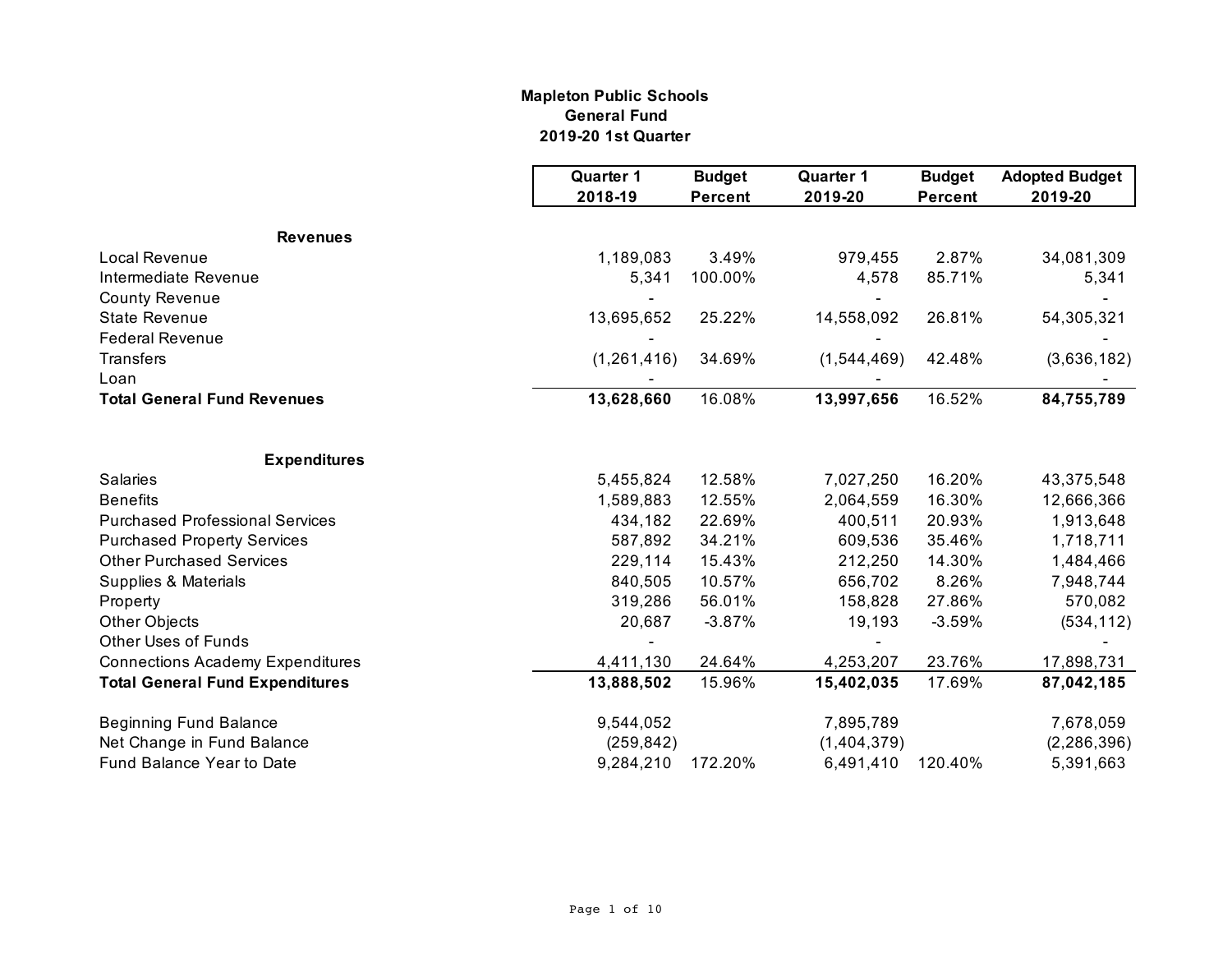#### **2019-20 1st Quarter Mapleton Public Schools Risk Management Fund**

|                                                | <b>Quarter 1</b> | <b>Budget</b>  | <b>Quarter 1</b> | <b>Budget</b> | <b>Adopted Budget</b> |
|------------------------------------------------|------------------|----------------|------------------|---------------|-----------------------|
|                                                | 2018-19          | <b>Percent</b> | 2019-20          | Percent       | 2019-20               |
| <b>Revenues</b>                                |                  |                |                  |               |                       |
| <b>Local Revenue</b>                           | 74               | 6.02%          | 105              | 8.61%         | 1,225                 |
| Intermediate Revenue                           |                  |                |                  |               |                       |
| <b>State Revenue</b>                           |                  |                |                  |               |                       |
| <b>Federal Revenue</b>                         |                  |                |                  |               |                       |
| <b>Transfers</b>                               | 879,377          | 81.42%         | 1,064,569        | 98.57%        | 1,080,000             |
| <b>Total Risk Management Fund Revenues</b>     | 879,451          | 81.34%         | 1,064,674        | 98.47%        | 1,081,225             |
| <b>Expenditures</b>                            |                  |                |                  |               |                       |
| <b>Salaries</b>                                |                  |                |                  |               |                       |
| <b>Benefits</b>                                |                  |                |                  |               |                       |
| <b>Purchased Professional Services</b>         | 3                | 25.09%         | 4                | 34.18%        | 11                    |
| <b>Purchased Property Services</b>             | 2,480            | 12.40%         | 1,574            | 7.87%         | 20,000                |
| <b>Other Purchased Services</b>                | 879,377          | 82.60%         | 1,064,569        | 100.00%       | 1,064,569             |
| Supplies & Materials                           |                  |                |                  |               |                       |
| Property                                       |                  |                |                  |               |                       |
| Other Objects                                  |                  | 0.00%          |                  | 0.00%         | 50,000                |
| <b>Other Uses of Funds</b>                     |                  |                |                  |               |                       |
| <b>Total Risk Management Fund Expenditures</b> | 881,860          | 77.73%         | 1,066,147        | 93.97%        | 1,134,580             |
| <b>Beginning Fund Balance</b>                  | 295,882          |                | 322,298          |               | 317,823               |
| Net Change in Fund Balance                     | (2, 409)         |                | (1, 473)         |               | (53, 355)             |
| Fund Balance Year to Date                      | 293,473          | 110.97%        | 320,825          | 121.31%       | 264,468               |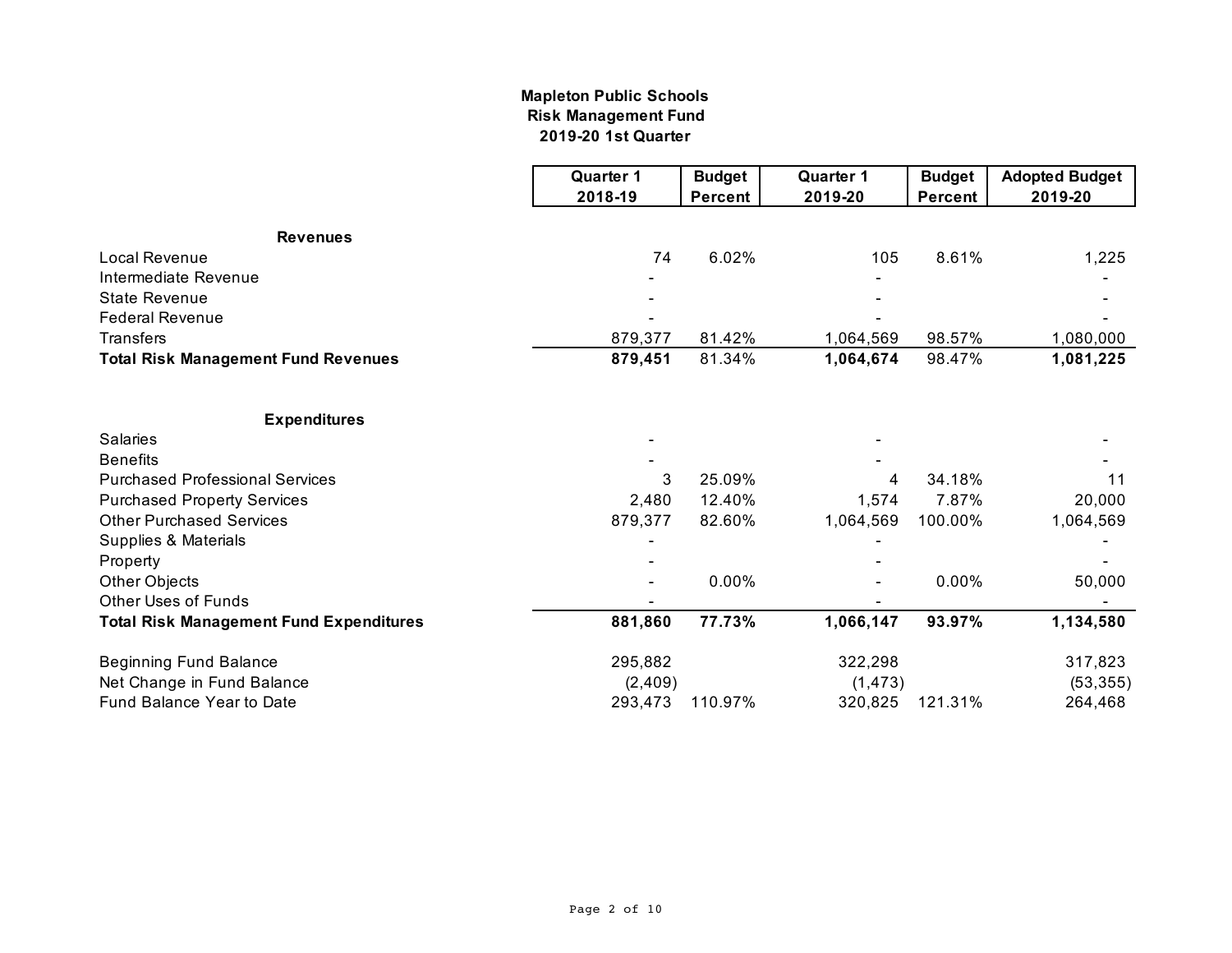#### **Mapleton Public Schools Colorado Preschool Fund 2019-20 1st Quarter**

|                                                   | <b>Quarter 1</b> | <b>Budget</b>  | <b>Quarter 1</b> | <b>Budget</b>  | <b>Adopted Budget</b> |
|---------------------------------------------------|------------------|----------------|------------------|----------------|-----------------------|
|                                                   | 2018-19          | <b>Percent</b> | 2019-20          | <b>Percent</b> | 2019-20               |
| <b>Revenues</b>                                   |                  |                |                  |                |                       |
| <b>Local Revenue</b>                              | 364              | 0.05%          | 79,264           | 11.02%         | 719,240               |
| Intermediate Revenue                              |                  |                |                  |                |                       |
| <b>State Revenue</b>                              |                  |                | 4,799            |                |                       |
| <b>Federal Revenue</b>                            |                  |                |                  |                |                       |
| <b>Transfers</b>                                  | 382,039          | 16.93%         | 479,900          | 21.27%         | 2,256,182             |
| <b>Total Colorado Preschool Fund Revenues</b>     | 382,404          | 12.85%         | 563,963          | 18.95%         | 2,975,422             |
| <b>Expenditures</b>                               |                  |                |                  |                |                       |
| Salaries                                          | 123,657          | 5.31%          | 292,389          | 12.56%         | 2,327,860             |
| <b>Benefits</b>                                   | 34,357           | 5.42%          | 89,061           | 14.06%         | 633,470               |
| <b>Purchased Professional Services</b>            | 2                | 0.00%          | 6,281            | 12.56%         | 50,000                |
| <b>Purchased Property Services</b>                |                  |                |                  |                |                       |
| <b>Other Purchased Services</b>                   | 22               | 0.37%          | 41               | 0.68%          | 6,000                 |
| Supplies & Materials                              | 2,854            | 3.97%          | 4,728            | 6.58%          | 71,800                |
| Property                                          |                  | 0.00%          |                  | 0.00%          | 15,000                |
| Other Objects                                     | 7,195            | 59.96%         | 9,077            | 75.65%         | 12,000                |
| <b>Other Uses of Funds</b>                        |                  |                |                  |                |                       |
| <b>Total Colorado Preschool Fund Expenditures</b> | 168,086          | 5.39%          | 401,577          | 12.89%         | 3,116,130             |
| <b>Beginning Fund Balance</b>                     | 206,967          |                | 275,258          |                | 198,624               |
| Net Change in Fund Balance                        | 214,317          |                | 162,387          |                | (140, 708)            |
| Fund Balance Year to Date                         | 421,284          | 727.41%        | 437,645          | 755.65%        | 57,916                |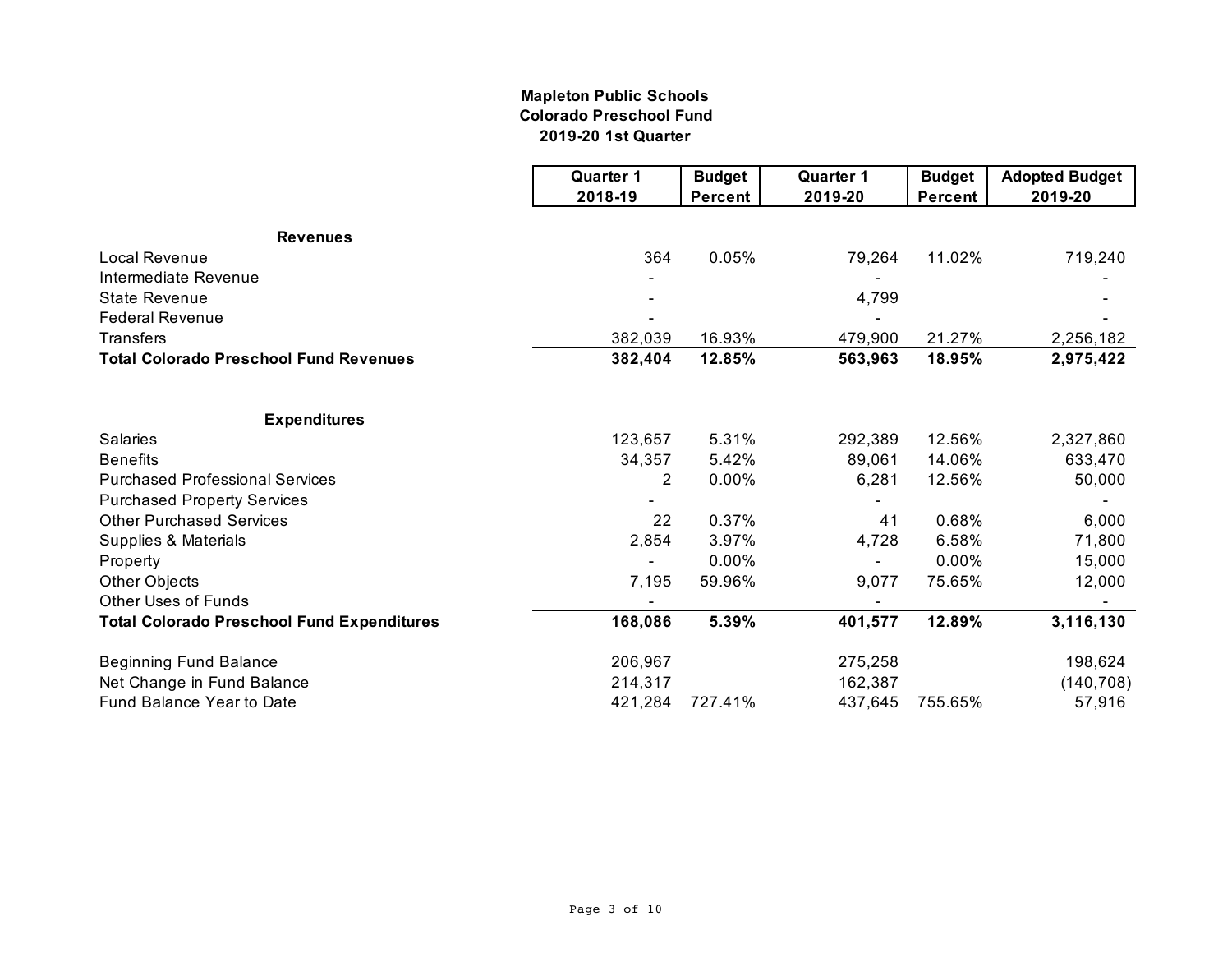#### **Nutrition Services Fund 2019-20 1st Quarter Mapleton Public Schools**

|                                                   | <b>Quarter 1</b> | <b>Budget</b>  | <b>Quarter 1</b> | <b>Budget</b>  | <b>Adopted Budget</b> |
|---------------------------------------------------|------------------|----------------|------------------|----------------|-----------------------|
|                                                   | 2018-19          | <b>Percent</b> | 2019-20          | <b>Percent</b> | 2019-20               |
| <b>Revenues</b>                                   |                  |                |                  |                |                       |
| <b>Local Revenue</b>                              | 61,981           | 14.71%         | 73,011           | 17.32%         | 421,454               |
| Intermediate Revenue                              |                  |                |                  |                |                       |
| <b>State Revenue</b>                              | 8,734            | 11.28%         | 4,495            | 5.80%          | 77,450                |
| <b>Federal Revenue</b>                            | 386,544          | 17.34%         | 168,925          | 7.58%          | 2,229,125             |
| <b>Transfers</b>                                  |                  | 0.00%          |                  | 0.00%          | 45,000                |
| <b>Total Nutrition Services Fund Revenues</b>     | 457,258          | 16.49%         | 246,431          | 8.89%          | 2,773,029             |
| <b>Expenditures</b>                               |                  |                |                  |                |                       |
| Salaries                                          | 142,062          | 12.31%         | 199,022          | 17.24%         | 1,154,406             |
| <b>Benefits</b>                                   | 39,706           | 11.41%         | 58,910           | 16.93%         | 347,872               |
| <b>Purchased Professional Services</b>            | 30,429           | 42.28%         | 32,832           | 45.62%         | 71,965                |
| <b>Purchased Property Services</b>                | 11,343           | 20.09%         | 10,492           | 18.59%         | 56,451                |
| <b>Other Purchased Services</b>                   | 5,221            | 38.68%         | 2,761            | 20.45%         | 13,500                |
| Supplies & Materials                              | 190,445          | 15.57%         | 191,164          | 15.63%         | 1,222,942             |
| Property                                          | 8,306            | 3.66%          | 957              | 0.42%          | 227,000               |
| Other Objects                                     | 1,479            | 0.33%          | 1,556            | 0.34%          | 452,400               |
| <b>Other Uses of Funds</b>                        |                  |                |                  |                |                       |
| <b>Total Nutrition Services Fund Expenditures</b> | 428,993          | 12.10%         | 497,693          | 14.03%         | 3,546,536             |
| <b>Beginning Fund Balance</b>                     | 1,793,218        |                | 1,607,647        |                | 1,151,240             |
| Net Change in Fund Balance                        | 28,266           |                | (251, 263)       |                | (773, 507)            |
| Fund Balance Year to Date                         | 1,821,484        | 482.21%        | 1,356,384        | 359.09%        | 377,733               |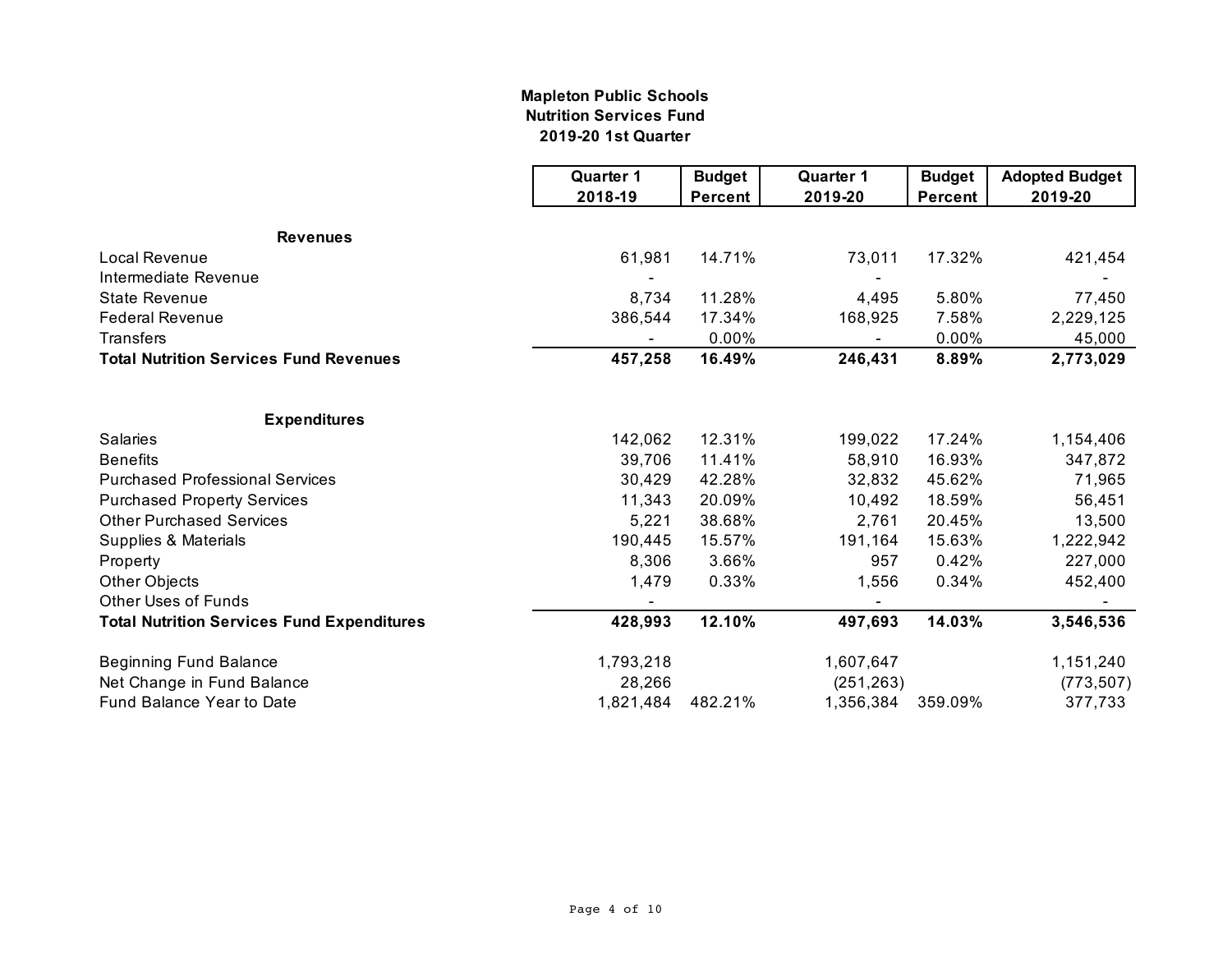#### **Mapleton Public Schools Grants Fund 2019-20 1st Quarter**

|                                        | <b>Quarter 1</b><br>2018-19 | <b>Budget</b><br><b>Percent</b> | <b>Quarter 1</b><br>2019-20 | <b>Budget</b><br>Percent | <b>Adopted Budget</b><br>2019-20 |
|----------------------------------------|-----------------------------|---------------------------------|-----------------------------|--------------------------|----------------------------------|
|                                        |                             |                                 |                             |                          |                                  |
| <b>Revenues</b>                        |                             |                                 |                             |                          |                                  |
| Local Revenue                          | 124,386                     | 34.69%                          | 45,000                      | 12.55%                   | 358,580                          |
| Intermediate Revenue                   |                             |                                 |                             |                          |                                  |
| <b>State Revenue</b>                   |                             | 0.00%                           | 478,850                     | 95.43%                   | 501,785                          |
| <b>Federal Revenue</b>                 | 52,098                      | 1.07%                           | 36,026                      | 0.74%                    | 4,864,736                        |
| <b>Transfers</b>                       |                             |                                 |                             |                          |                                  |
| <b>Total Grants Fund Revenues</b>      | 176,485                     | 3.08%                           | 559,876                     | 9.78%                    | 5,725,101                        |
|                                        |                             |                                 |                             |                          |                                  |
| <b>Expenditures</b>                    |                             |                                 |                             |                          |                                  |
| <b>Salaries</b>                        | 202,508                     | 9.16%                           | 319,776                     | 14.46%                   | 2,211,724                        |
| <b>Benefits</b>                        | 53,335                      | 9.10%                           | 90,380                      | 15.42%                   | 586,106                          |
| <b>Purchased Professional Services</b> | 95,916                      | 24.11%                          | 65,055                      | 16.35%                   | 397,807                          |
| <b>Purchased Property Services</b>     |                             | 0.00%                           | 8,484                       | 3.31%                    | 256,681                          |
| <b>Other Purchased Services</b>        | 8,090                       | 2.09%                           | 20,617                      | 5.32%                    | 387,487                          |
| Supplies & Materials                   | 12,943                      | 1.81%                           | 28,472                      | 3.99%                    | 713,571                          |
| Property                               |                             | 0.00%                           |                             | 0.00%                    | 334,390                          |
| <b>Other Objects</b>                   | 9,500                       | 1.13%                           | 10,100                      | 1.21%                    | 837,335                          |
| <b>Other Uses of Funds</b>             |                             |                                 |                             |                          |                                  |
| <b>Total Grants Fund Expenditures</b>  | 382,292                     | 6.68%                           | 542,884                     | 9.48%                    | 5,725,101                        |
| <b>Beginning Fund Balance</b>          |                             |                                 |                             |                          |                                  |
| Net Change in Fund Balance             | (205, 808)                  |                                 | 16,992                      |                          |                                  |
| <b>Fund Balance Year to Date</b>       | (205, 808)                  | N/A                             | 16,992                      | N/A                      |                                  |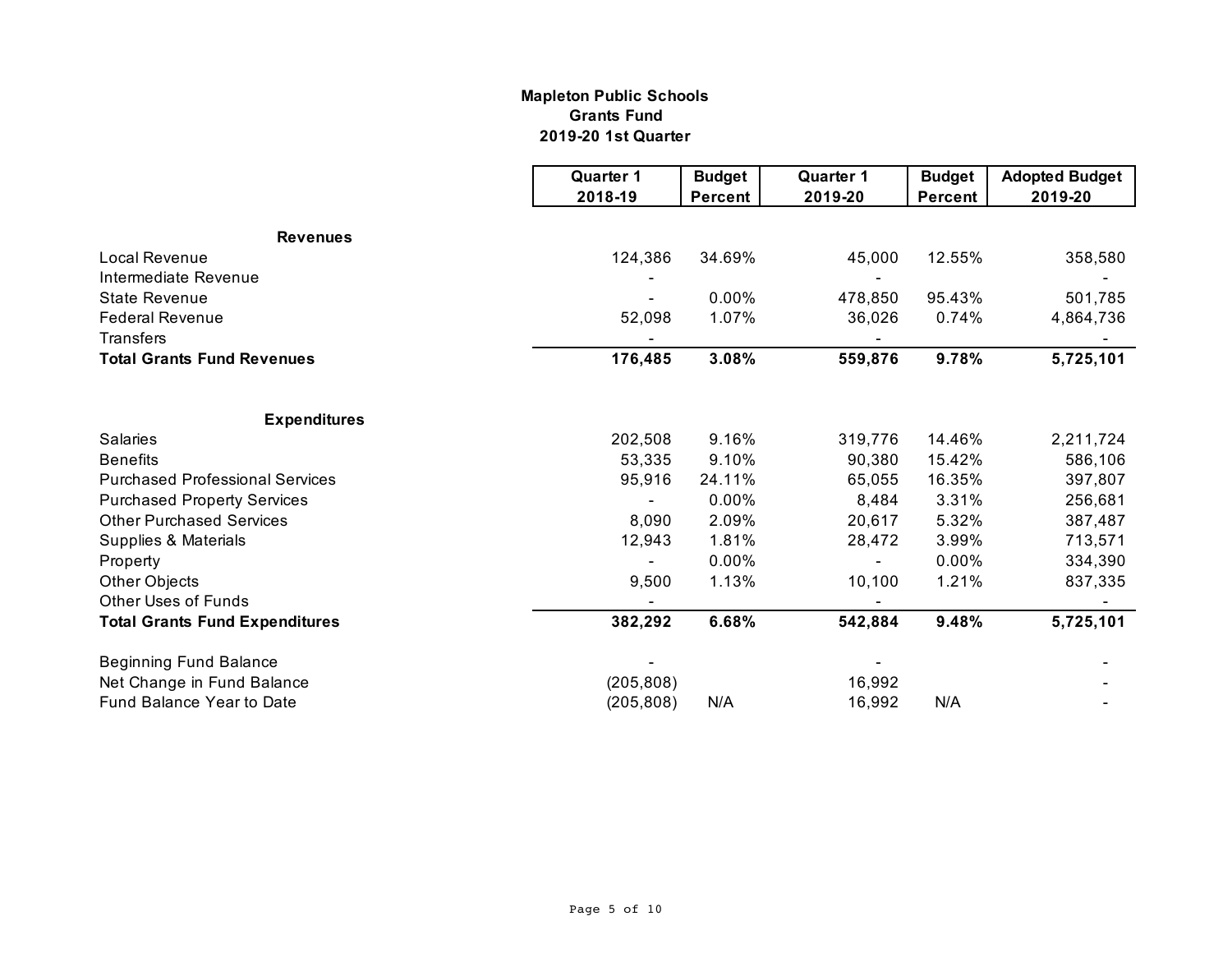#### **Mapleton Public Schools Student Actvities Fund 2019-20 1st Quarter**

|                                                  | <b>Quarter 1</b> | <b>Budget</b>  | <b>Quarter 1</b> | <b>Budget</b>  | <b>Adopted Budget</b> |
|--------------------------------------------------|------------------|----------------|------------------|----------------|-----------------------|
|                                                  | 2018-19          | <b>Percent</b> | 2019-20          | <b>Percent</b> | 2019-20               |
| <b>Revenues</b>                                  |                  |                |                  |                |                       |
| <b>Local Revenue</b>                             |                  | 0.00%          | 63,774           | 15.84%         | 402,727               |
| Intermediate Revenue                             |                  |                |                  |                |                       |
| <b>State Revenue</b>                             |                  |                |                  |                |                       |
| <b>Federal Revenue</b>                           |                  |                |                  |                |                       |
| <b>Transfers</b>                                 |                  |                |                  |                |                       |
| <b>Total Student Actvities Fund Revenues</b>     | ۰.               | 0.00%          | 63,774           | 15.84%         | 402,727               |
|                                                  |                  |                |                  |                |                       |
| <b>Expenditures</b>                              |                  |                |                  |                |                       |
| <b>Salaries</b>                                  |                  |                |                  |                |                       |
| <b>Benefits</b>                                  |                  |                |                  |                |                       |
| <b>Purchased Professional Services</b>           |                  |                |                  |                |                       |
| <b>Purchased Property Services</b>               |                  | 0.00%          | 2,191            | $-14.95%$      | (14, 659)             |
| <b>Other Purchased Services</b>                  |                  | 0.00%          | 230              | 1.51%          | 15,227                |
| Supplies & Materials                             |                  | 0.00%          | 32,215           | 11.87%         | 271,478               |
| Property                                         |                  |                |                  |                |                       |
| Other Objects                                    |                  | 0.00%          | 125              | 0.17%          | 74,438                |
| <b>Other Uses of Funds</b>                       |                  |                |                  |                |                       |
| <b>Total Student Actvities Fund Expenditures</b> | ۰.               | 0.00%          | 34,761           | 10.03%         | 346,484               |
| <b>Beginning Fund Balance</b>                    |                  |                | 277,618          |                | 265,629               |
| Net Change in Fund Balance                       |                  |                | 29,012           |                | 56,243                |
| Fund Balance Year to Date                        |                  | 0.00%          | 306,630          | 95.26%         | 321,872               |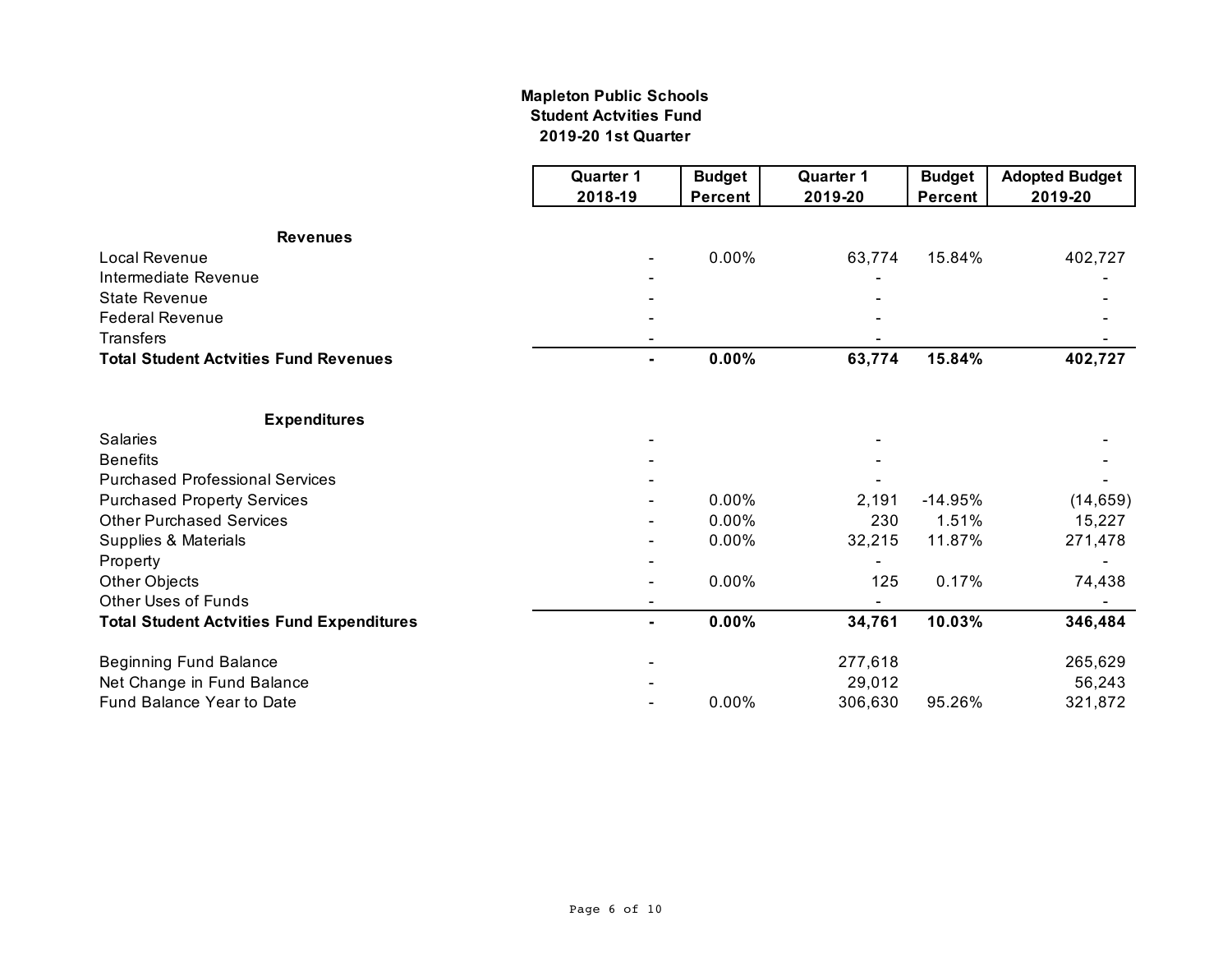#### **Mapleton Public Schools Bond Redemption Fund 2019-20 1st Quarter**

|                                                | <b>Quarter 1</b> | <b>Budget</b>  | <b>Quarter 1</b> | <b>Budget</b>  | <b>Adopted Budget</b> |
|------------------------------------------------|------------------|----------------|------------------|----------------|-----------------------|
|                                                | 2018-19          | <b>Percent</b> | 2019-20          | <b>Percent</b> | 2019-20               |
| <b>Revenues</b>                                |                  |                |                  |                |                       |
| <b>Local Revenue</b>                           | 39,965           | 0.24%          | 34,808           | 0.21%          | 16,584,211            |
| Intermediate Revenue                           |                  |                |                  |                |                       |
| <b>State Revenue</b>                           |                  |                |                  |                |                       |
| <b>Federal Revenue</b>                         |                  |                |                  |                |                       |
| <b>Transfers</b>                               |                  |                |                  |                |                       |
| <b>Total Bond Redemption Fund Revenues</b>     | 39,965           | 0.24%          | 34,808           | 0.21%          | 16,584,211            |
| <b>Expenditures</b>                            |                  |                |                  |                |                       |
| <b>Salaries</b>                                |                  |                |                  |                |                       |
| <b>Benefits</b>                                |                  |                |                  |                |                       |
| <b>Purchased Professional Services</b>         | 605              | 9.17%          | 605              | 9.17%          | 6,600                 |
| <b>Purchased Property Services</b>             |                  |                |                  |                |                       |
| <b>Other Purchased Services</b>                |                  |                |                  |                |                       |
| Supplies & Materials                           |                  |                |                  |                |                       |
| Property                                       |                  |                |                  |                |                       |
| Other Objects                                  |                  | 0.00%          |                  | 0.00%          | 7,580,588             |
| <b>Other Uses of Funds</b>                     |                  | 0.00%          |                  | 0.00%          | 8,921,476             |
| <b>Total Bond Redemption Fund Expenditures</b> | 605              | 0.00%          | 605              | 0.00%          | 16,508,664            |
| <b>Beginning Fund Balance</b>                  | 10,071,114       |                | 10,745,886       |                | 10,775,969            |
| Net Change in Fund Balance                     | 39,360           |                | 34,203           |                | 75,547                |
| Fund Balance Year to Date                      | 10,110,474       | 93.17%         | 10,780,089       | 99.34%         | 10,851,516            |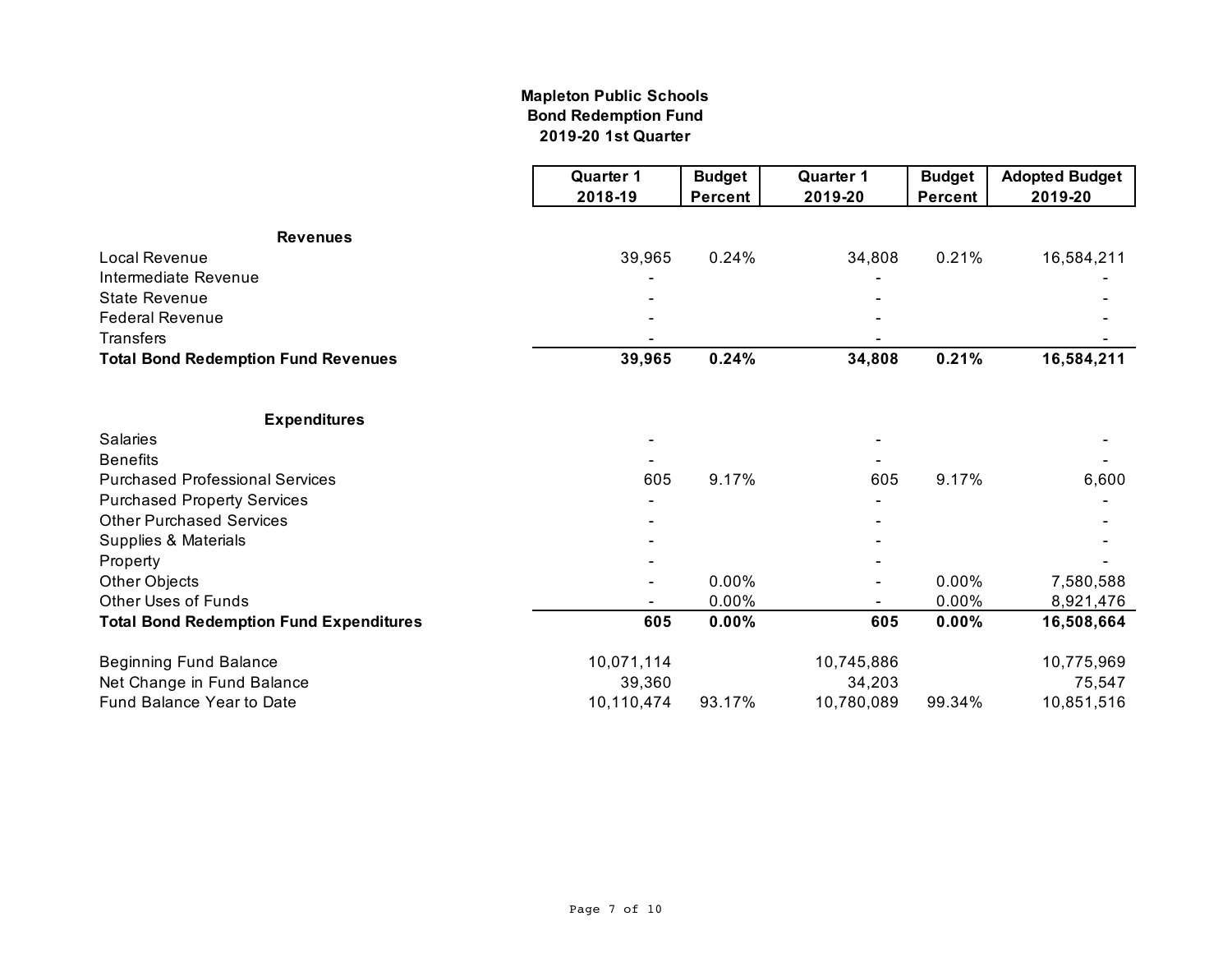#### **2019-20 1st Quarter Mapleton Public Schools Building Fund**

|                                         | <b>Quarter 1</b> | <b>Budget</b>  | <b>Quarter 1</b> | <b>Budget</b> | <b>Adopted Budget</b> |
|-----------------------------------------|------------------|----------------|------------------|---------------|-----------------------|
|                                         | 2018-19          | <b>Percent</b> | 2019-20          | Percent       | 2019-20               |
| <b>Revenues</b>                         |                  |                |                  |               |                       |
| Local Revenue                           | 367,894          | 1.08%          | 156,281          | 0.46%         | 33,912,471            |
| Intermediate Revenue                    |                  | 0.00%          |                  | 0.00%         | 270,000               |
| <b>State Revenue</b>                    | 811,183          | 6.01%          | 137,117          | 1.02%         | 13,492,110            |
| <b>Federal Revenue</b>                  |                  |                |                  |               |                       |
| <b>Transfers</b>                        |                  |                |                  |               |                       |
| <b>Total Building Fund Revenues</b>     | 1,179,076        | 2.47%          | 293,398          | 0.62%         | 47,674,581            |
| <b>Expenditures</b>                     |                  |                |                  |               |                       |
| <b>Salaries</b>                         | 159,132          | 24.93%         | 168,087          | 26.33%        | 638,366               |
| <b>Benefits</b>                         | 42,729           | 24.79%         | 46,194           | 26.80%        | 172,335               |
| <b>Purchased Professional Services</b>  | 1,429            | 0.71%          | 1,642            | 0.82%         | 201,315               |
| <b>Purchased Property Services</b>      | 1,906,442        | 210.98%        | 1,484,660        | 164.31%       | 903,594               |
| <b>Other Purchased Services</b>         |                  |                |                  |               |                       |
| Supplies & Materials                    | 19,587           | 54.03%         | 63,765           | 175.90%       | 36,250                |
| Property                                | 7,813,662        | 17.05%         | 3,947,294        | 8.61%         | 45,834,442            |
| Other Objects                           | 398,930          |                | 36               |               |                       |
| <b>Other Uses of Funds</b>              |                  |                |                  |               |                       |
| <b>Total Building Fund Expenditures</b> | 10,341,910       | 21.64%         | 5,711,679        | 11.95%        | 47,786,302            |
| <b>Beginning Fund Balance</b>           | 70,985,852       |                | 34,221,260       |               | 31,190,717            |
| Net Change in Fund Balance              | (9, 162, 833)    |                | (5,418,281)      |               | (111, 721)            |
| Fund Balance Year to Date               | 61,823,019       | 198.92%        | 28,802,979       | 92.68%        | 31,078,996            |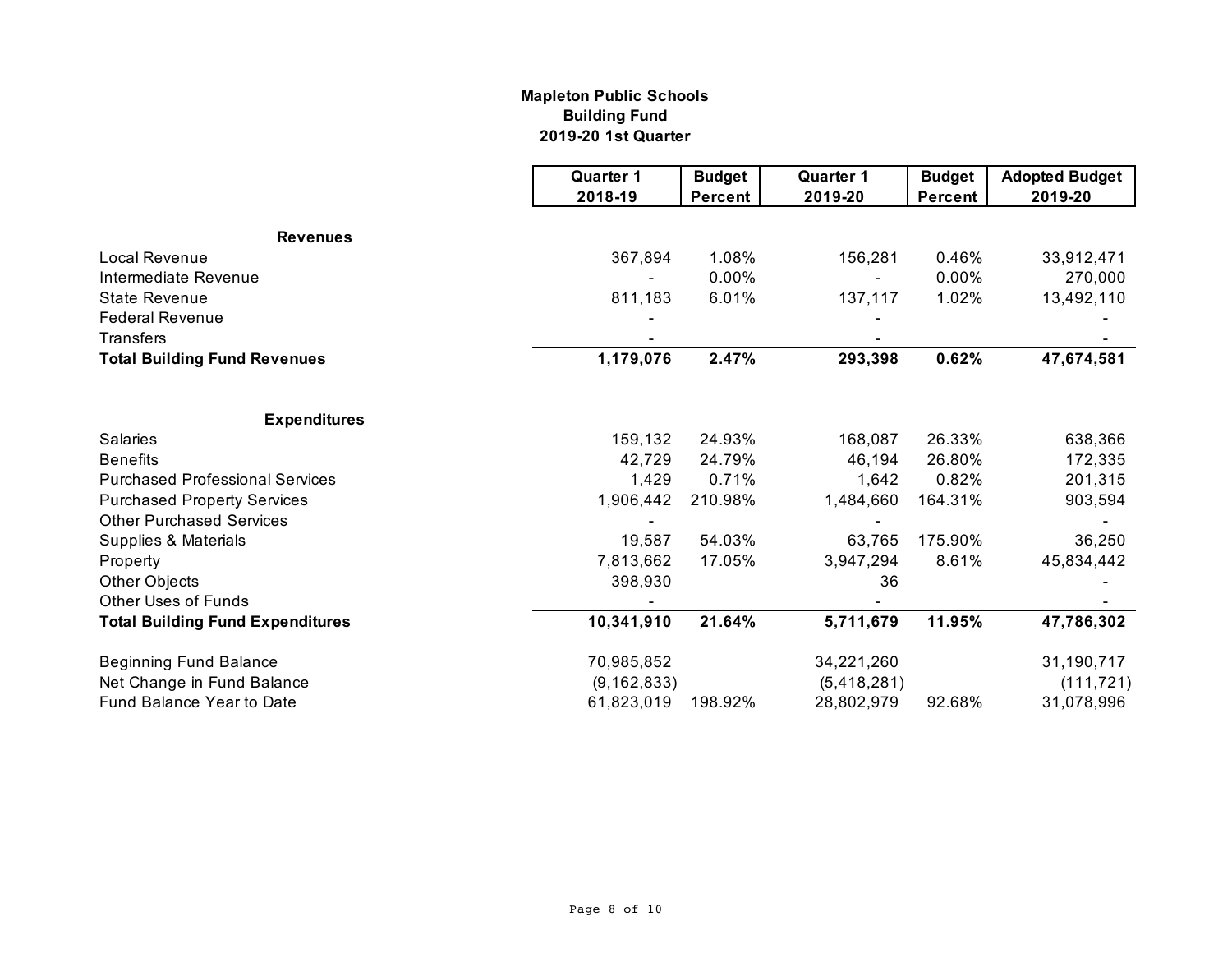#### **Mapleton Public Schools Capital Reserve Fund 2019-20 1st Quarter**

|                                                | <b>Quarter 1</b> | <b>Budget</b>  | <b>Quarter 1</b> | <b>Budget</b>  | <b>Adopted Budget</b> |
|------------------------------------------------|------------------|----------------|------------------|----------------|-----------------------|
|                                                | 2018-19          | <b>Percent</b> | 2019-20          | <b>Percent</b> | 2019-20               |
| <b>Revenues</b>                                |                  |                |                  |                |                       |
| <b>Local Revenue</b>                           | 30,227           | 15.66%         | 11,558           | 5.99%          | 193,000               |
| Intermediate Revenue                           |                  |                |                  |                |                       |
| <b>State Revenue</b>                           |                  |                |                  |                |                       |
| <b>Federal Revenue</b>                         |                  |                |                  |                |                       |
| <b>Transfers</b>                               |                  | 0.00%          |                  | 0.00%          | 300,000               |
| <b>Total Capital Reserve Fund Revenues</b>     | 30,227           | 6.13%          | 11,558           | 2.34%          | 493,000               |
| <b>Expenditures</b>                            |                  |                |                  |                |                       |
| <b>Salaries</b>                                |                  |                |                  |                |                       |
| <b>Benefits</b>                                |                  |                |                  |                |                       |
| <b>Purchased Professional Services</b>         | 2,903            | 48.38%         | 2,902            | 48.37%         | 6,000                 |
| <b>Purchased Property Services</b>             | 17,700           |                |                  |                |                       |
| <b>Other Purchased Services</b>                |                  |                |                  |                |                       |
| Supplies & Materials                           |                  |                |                  |                |                       |
| Property                                       | 12,461           | 4.86%          | 26,987           | 10.51%         | 256,655               |
| <b>Other Objects</b>                           | 83,084           | 33.38%         | 81,207           | 32.62%         | 248,936               |
| <b>Other Uses of Funds</b>                     | 59,006           | 11.32%         | 60,883           | 11.68%         | 521,344               |
| <b>Total Capital Reserve Fund Expenditures</b> | 175,154          | 16.96%         | 171,979          | 16.65%         | 1,032,935             |
| <b>Beginning Fund Balance</b>                  | 889,088          |                | 670,367          |                | 666,792               |
| Net Change in Fund Balance                     | (144, 927)       |                | (160, 421)       |                | (539, 935)            |
| Fund Balance Year to Date                      | 744,161          | 586.61%        | 509,946          | 401.98%        | 126,857               |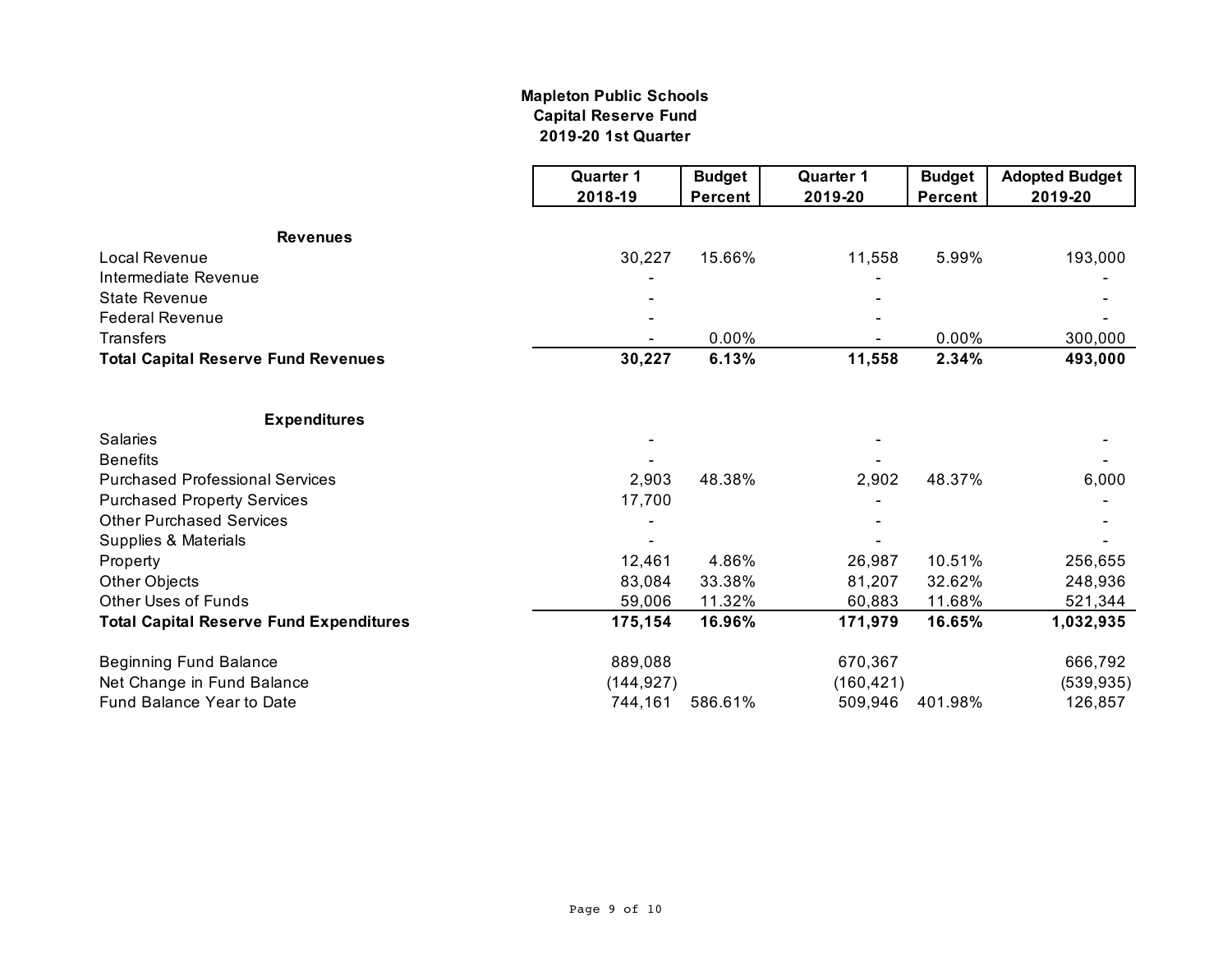### **Mapleton Public Schools 2019-20 Ending Fund Balance Forecast 2019-20 1st Quarter**

|                                | <b>Budgeted</b>            | <b>Ending Fund</b>       |
|--------------------------------|----------------------------|--------------------------|
|                                | <b>Ending Fund Balance</b> | <b>Balance Forecast</b>  |
| Fund                           | 2019-20                    | <b>Quarter 1 2019-20</b> |
| <b>General Fund</b>            | 5,391,663                  | 7,895,789                |
| Risk Management Fund           | 264,468                    | 264,468                  |
| Colorado Preschool Fund        | 57,916                     | 57,916                   |
| <b>Nutrition Services Fund</b> | 377,733                    | 377,733                  |
| <b>Grants Fund</b>             |                            |                          |
| <b>Student Activities Fund</b> | 321,872                    | 321,872                  |
| <b>Bond Redemption Fund</b>    | 10,851,516                 | 10,851,516               |
| <b>Building Fund</b>           | 31,078,996                 | 50,000,000               |
| Capital Reserve Fund           | 126,857                    |                          |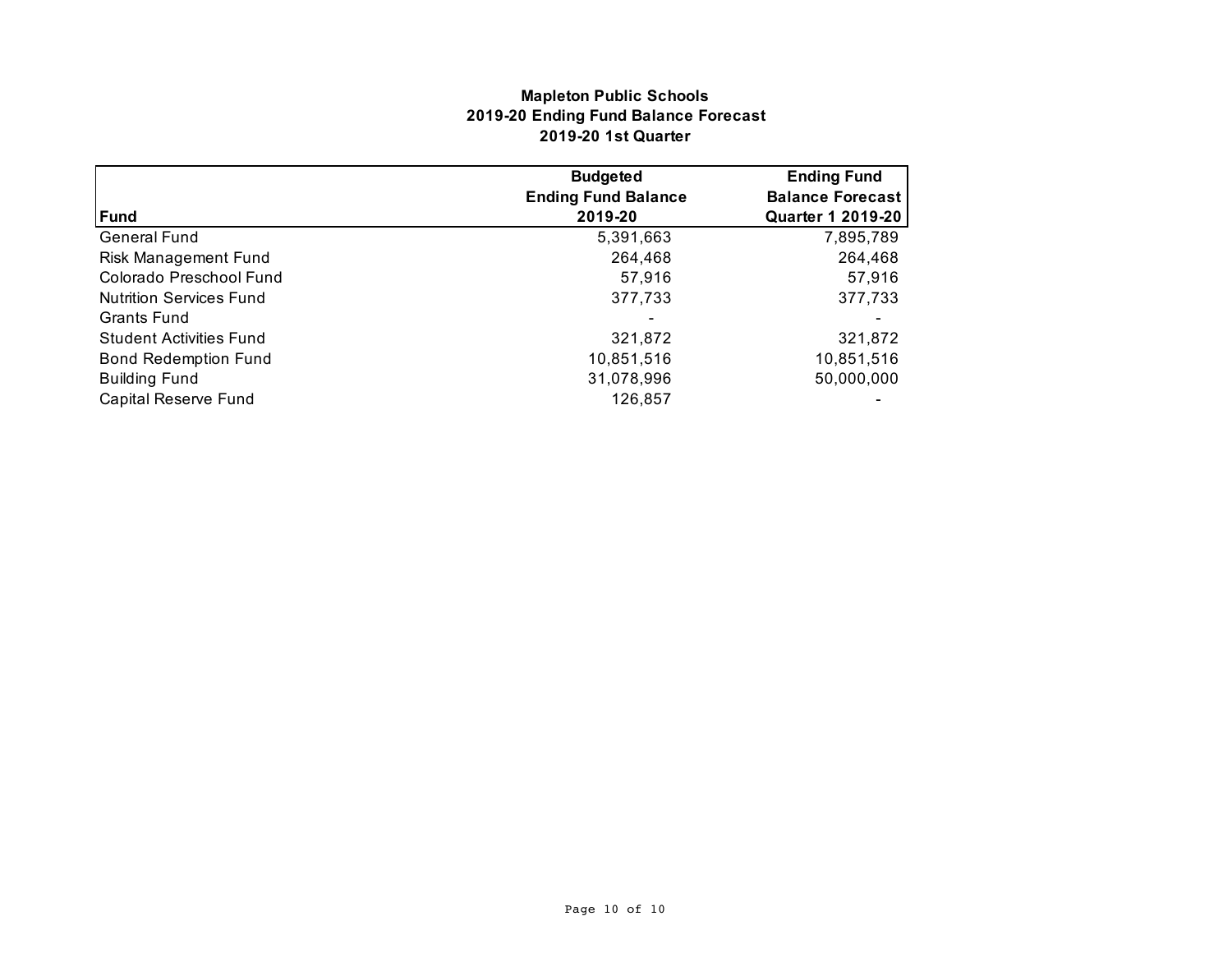#### **Connections Academy**

|                                                                                                    | Period<br>Jul-Sep | Period<br>Oct-Dec | Period<br>Jan-Mar | Period<br>Apr-June | Year to Date<br>2019-20 | <b>Budget</b><br>2019-20                   | Percent of<br>2019-20                      |
|----------------------------------------------------------------------------------------------------|-------------------|-------------------|-------------------|--------------------|-------------------------|--------------------------------------------|--------------------------------------------|
| <b>Beginning Fund Balance</b>                                                                      |                   | 965,641           | 965,641           | 965,641            |                         |                                            |                                            |
| <b>REVENUES</b>                                                                                    |                   |                   |                   |                    |                         |                                            |                                            |
| Per Pupil Funding<br><b>READ Act Funding</b><br><b>ECEA Funding</b><br><b>IDEA VIB</b><br>Misc Rev | 4,253,207         |                   |                   |                    | 4,253,207               | 17,637,803<br>35,000<br>225,929<br>244,902 | 24.11%<br>0.00%<br>0.00%<br>0.00%<br>0.00% |
| <b>Total Revenue</b>                                                                               | 4,253,207         |                   |                   |                    | 4,253,207               | 18,143,634                                 | 23.44%                                     |
| <b>EXPENDITURES</b>                                                                                |                   |                   |                   |                    |                         |                                            |                                            |
| Instructional                                                                                      |                   |                   |                   |                    |                         |                                            |                                            |
| Salaries/Benefits                                                                                  | 824,013           |                   |                   |                    | 824,013                 | 4,562,249                                  | 18.06%                                     |
| <b>Purchased Services</b>                                                                          | 92,755            |                   |                   |                    | 92,755                  | 551,832                                    | 16.81%                                     |
| <b>Supplies &amp; Materials</b>                                                                    | 1,566,053         |                   |                   |                    | 1,566,053               | 7,757,555                                  | 20.19%                                     |
| Equipment                                                                                          |                   |                   |                   |                    |                         |                                            | 0.00%                                      |
| Other                                                                                              |                   |                   |                   |                    |                         |                                            | 0.00%                                      |
| <b>Total Instructional</b>                                                                         | 2,482,821         |                   |                   |                    | 2,482,821               | 12,871,636                                 | 19.29%                                     |
| <b>Support</b>                                                                                     |                   |                   |                   |                    |                         |                                            |                                            |
| Salary and Benefits                                                                                | 140,357           |                   |                   |                    | 140,357                 | 970,933                                    | 14.46%                                     |
| <b>Purchased Services</b>                                                                          | 660,302           |                   |                   |                    | 660,302                 | 3,354,782                                  | 19.68%                                     |
| Supplies and Materials                                                                             | 1,792             |                   |                   |                    | 1,792                   | 12,793                                     | 14.01%                                     |
| Equipment                                                                                          |                   |                   |                   |                    |                         |                                            | 0.00%                                      |
| Other                                                                                              | 2,294             |                   |                   |                    | 2,294                   | 9,900                                      | 23.17%                                     |
| <b>Total Support</b>                                                                               | 804,745           |                   |                   |                    | 804,745                 | 4,348,408                                  | 18.51%                                     |
| <b>Total Expenditures</b>                                                                          | 3,287,566         |                   |                   |                    | 3,287,566               | 17,220,044                                 | 19.09%                                     |
| Fund Balance to date                                                                               | 965,641           | 965,641           | 965,641           | 965,641            | 965,641                 |                                            |                                            |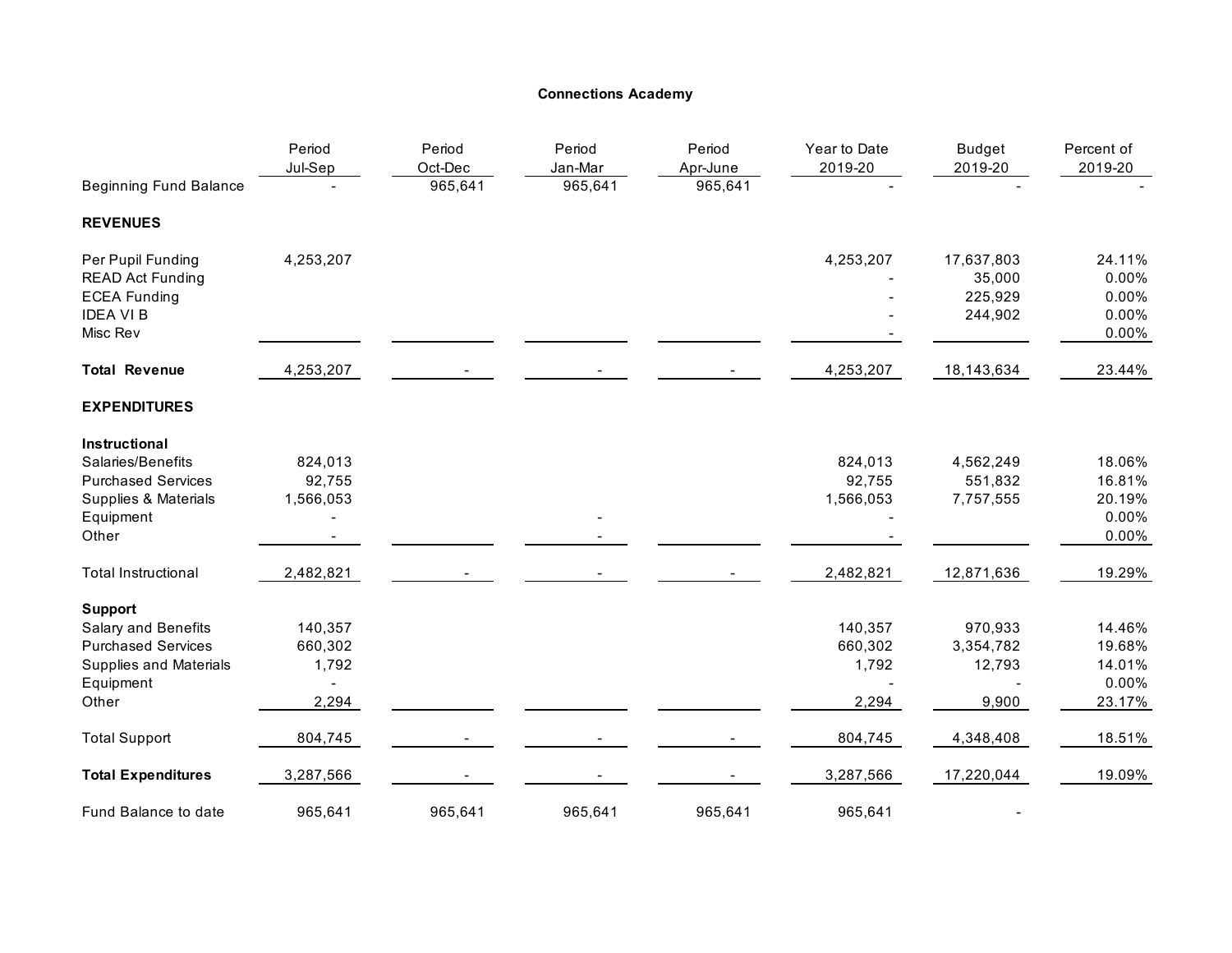# **Account Level Balance Sheet As of 09/30/2019**

**Fiscal Year: 2019-2020**

|                                                                    |                                                                        | Year To Date                    |
|--------------------------------------------------------------------|------------------------------------------------------------------------|---------------------------------|
| 10                                                                 | <b>General Fund</b>                                                    |                                 |
| <b>ASSET</b>                                                       |                                                                        |                                 |
| LineDesc                                                           |                                                                        | <b>YTD</b>                      |
|                                                                    |                                                                        |                                 |
| 10.000.00.0000.8101.000.0000.00                                    | Cash-US Bank                                                           | (\$7,629,512.92)                |
| 10.000.00.0000.8101.000.0000.01                                    | Cash-NVB                                                               | (\$133,643.98)                  |
| 10.000.00.0000.8111.000.0000.01                                    | Investment-ColoTrust                                                   | \$1,863.43                      |
| 10.000.00.0000.8121.000.0000.00                                    | <b>Property Taxes Receivable</b><br>Due To/From Insurance Reserve Fund | (\$695,922.48)                  |
| 10.000.00.0000.8132.000.0000.18                                    | Due To/From C.P.P. Fund                                                | (\$1,000.00)                    |
| 10.000.00.0000.8132.000.0000.19<br>10.000.00.0000.8132.000.0000.21 | Due To/From Food Service Fund                                          | (\$268, 181.82)<br>\$135,792.82 |
| 10.000.00.0000.8132.000.0000.22                                    | Due To/From Gov't Grants Fund                                          |                                 |
| 10.000.00.0000.8132.000.0000.23                                    | Due To/From Student Activities                                         | (\$736,255.98)<br>\$18,590.07   |
| 10.000.00.0000.8132.000.0000.41                                    | Due to / From bldg fund                                                | \$83,769.33                     |
| 10.000.00.0000.8132.000.0000.43                                    | Due To/From Capital Reserve Fund                                       | (\$107.37)                      |
| 10.000.00.0000.8132.000.0000.74                                    | Due To/From Student Activities                                         | (\$37,715.42)                   |
| 10.000.00.0000.8132.000.0000.85                                    | Due To/From MEF                                                        | \$4,176.82                      |
| 10.000.00.0000.8153.000.0000.01                                    | <b>Accounts Receivable</b>                                             | (\$14,780.89)                   |
| 10.000.00.0000.8153.000.0000.02                                    | <b>Accounts Receivable-Retired</b>                                     | \$4,207.75                      |
| 10.000.00.0000.8153.000.0000.05                                    | P-Card Disputed Charges A/R                                            | \$849.00                        |
| <b>ASSET</b>                                                       |                                                                        | (\$9,267,871.64)                |
|                                                                    |                                                                        |                                 |
| <b>LIABILITY</b>                                                   |                                                                        |                                 |
| LineDesc                                                           |                                                                        | YTD                             |
| 10.000.00.0000.7402.000.0000.21                                    | Interfund A/P to Nutrition Svcs                                        | \$133,733.64                    |
| 10.000.00.0000.7402.000.0000.22                                    | Interfund A/P to Grants                                                | \$9,427.76                      |
| 10.000.00.0000.7402.000.0000.41                                    | Interfund A/P to Building Fund                                         | \$135,429.56                    |
| 10.000.00.0000.7421.000.0000.01                                    | Prior Yrs Accounts Payable                                             | \$296,932.42                    |
| 10.000.00.0000.7471.000.0000.00                                    | Direct Deposit Payable                                                 | \$4,036,394.40                  |
| 10.000.00.0000.7471.000.0000.01                                    | Payable-PERA                                                           | \$1,576,074.23                  |
| 10.000.00.0000.7471.000.0000.02                                    | Payable-Federal Tax W/H                                                | \$398,981.46                    |
| 10.000.00.0000.7471.000.0000.03                                    | Payable-State Tax W/H                                                  | \$164,603.00                    |
| 10.000.00.0000.7471.000.0000.05                                    | Payable-Kaiser                                                         | \$513,823.32                    |
| 10.000.00.0000.7471.000.0000.06                                    | Payable-Disab Adm/Class                                                | \$1,663.63                      |
| 10.000.00.0000.7471.000.0000.08                                    | Payable-MEA Dues                                                       | \$44,072.02                     |
| 10.000.00.0000.7471.000.0000.10<br>10.000.00.0000.7471.000.0000.11 | Payable-Credit Union                                                   | \$51,663.50                     |
| 10.000.00.0000.7471.000.0000.12                                    | Payable-Pace Dues                                                      | \$4.00<br>\$12,139.78           |
| 10.000.00.0000.7471.000.0000.13                                    | Payable-Group Life<br>Payable-Tax Sheltered Annuities                  | \$124,024.59                    |
| 10.000.00.0000.7471.000.0000.15                                    | Payable-Medicare                                                       | \$155,656.72                    |
| 10.000.00.0000.7471.000.0000.16                                    | Payable-CCSEA                                                          | \$1,292.50                      |
| 10.000.00.0000.7471.000.0000.20                                    | Payable-Cancer Care                                                    | \$3,092.19                      |
| 10.000.00.0000.7471.000.0000.22                                    | Pavable-Garnishment W/H                                                | \$6,480.07                      |
| 10.000.00.0000.7471.000.0000.23                                    | Payable-Dental                                                         | \$28,769.87                     |
| 10.000.00.0000.7471.000.0000.24                                    | Payable-Vision-VSP                                                     | \$6,957.15                      |
| 10.000.00.0000.7471.000.0000.26                                    | Payable-Mapleton Education Foundation                                  | \$4,465.88                      |
| 10.000.00.0000.7471.000.0000.29                                    | Payable-Disab Certified                                                | \$2,971.17                      |
| 10.000.00.0000.7471.000.0000.30                                    | <b>FSA</b>                                                             | \$20,113.46                     |
| 10.000.00.0000.7471.000.0000.33                                    | Preschool & Daycare Tutition                                           | (\$26,167.30)                   |
| 10.000.00.0000.7471.000.0000.35                                    | Payable-Finger Printing Fee                                            | (\$350.00)                      |
| 10.661.00.0000.7421.000.0000.01                                    | General Accounts Payable                                               | \$161,243.73                    |
| <b>LIABILITY</b>                                                   |                                                                        | \$7,863,492.75                  |